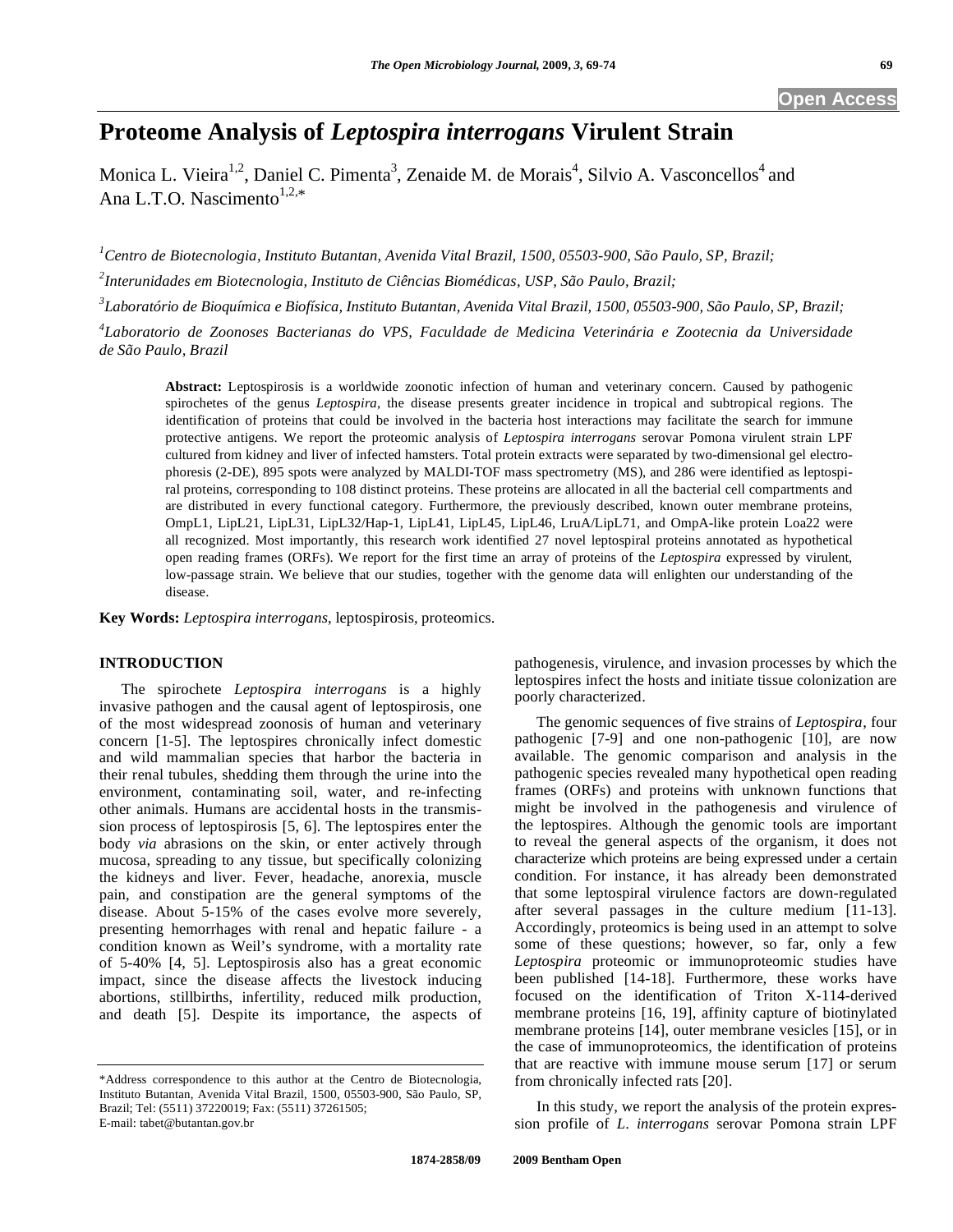cultured, low-passage, from kidney and liver of infected hamsters. The choice of the serovar was due to the well established virulence of this strain in our laboratory. We identified by 2-DE/mass spectrometry (MS) 286 leptospiral proteins, corresponding to 108 distinct proteins. We confirmed the expression of 27 novel proteins that are genome annotated as hypothetical. Additionally, we identified some uncharacterized predicted outer membrane proteins, which are a class of proteins that have been the focus of the leptospirosis research worldwide.

## **MATERIALS AND METHODS**

#### **Bacteria**

 The virulence of the *L*. *interrogans* serovar Pomona strain LPF was maintained by iterative passages in Golden Syrian hamsters. Recently weaned hamsters were intraperitonially infected with 500  $\mu$ L of approximately 1  $\times$  10<sup>4</sup> virulent leptospires. The animals were sacrificed after the appearance of symptoms, such as loss of weight and mobility (approximately 5 days post-infection). Kidney and liver were removed and macerated. The leptospires recovered from these organs were cultured at  $28^{\circ}$ C in semi-solid EMJHmodified medium supplemented with 10% rabbit sera, followed by sub-culture in liquid EMJH ( $Difco<sup>®</sup>$  USA) supplemented with 10% rabbit sera, until the density of approximately  $10^8$  cells/mL was reached.

## **Whole-Cell Protein Extracts**

The culture was harvested by centrifugation at  $12800 \times g$ at  $4^{\circ}$ C for 10 min. Pellet was washed  $(\times 5)$  by resuspension in 35 mL phosphate-buffered saline (PBS) containing 5 mM  $MgCl<sub>2</sub>$ , followed by centrifugation under similar conditions described earlier. The pellet was weighed and resuspended in DeStreak Rehydration Solution (GE Healthcare, USA) at the proportion of 5  $\mu$ L/mg of the bacteria. The cells were lysed by vigorous vortexing followed by mechanical pressure through a syringe. The cellular debris was separated by centrifugation at  $20800 \times g$  for 10 min at room temperature and the supernatant was collected. Total protein content was determined according to the Bradford method (Pierce Biotechnology, USA), following the manufacture's protocol. Bovine serum albumin (BSA) was used to generate a standard reference curve  $(0-10 \mu g)$ . The protein solution was mixed at the appropriate proportions with the Bradford reagent dye, and after 30 min of incubation at room temperature, the readings were taken at 595 nm. The protein concentration from each sample was calculated based on BSA standard absorbance curve. Samples of  $700 \mu g$  of protein were adjusted to  $340 \mu L$  with DeStreak Rehydration Solution (GE Healthcare, USA), along with 0.8% (v/v) IPG buffer, with a pH range of 3-10 (GE Healthcare). The protein extracts were obtained in triplicate from bacteria cultured from kidney and liver of infected animals.

# **Two-Dimensional Gel Electrophoresis (2-DE Gels)**

 First-dimension isoelectric focusing was performed using the IPGphor-System (GE Healthcare, USA), and the second dimension was conducted on the Ettan DALT*six* system (GE Healthcare). The IPG gel strips (18 cm) with a linear separation of immobilized pH ranging from 3 to 10 were rehydrated directly with the solubilized samples. The strips were covered with mineral oil to prevent dehydration and oxidation, and the process was carried out overnight at room temperature in the Immobiline Dry-Strip Reswelling Tray (GE Healthcare). The focusing protocol was 30 V for 180 Vh, 150 V for 300 Vh, 350 V for 350 Vh, 500 V for 500 Vh, 1000 V for 1000 Vh, 3000 V for 3000 Vh, and 5000 V for 65000 Vh, with a 50  $\mu$ A/strip maximum-setting at 20°C. The strips were equilibrated twice (reduced and alkylated) for 15 min in 15 mL equilibration solution (0.05 M Tris-HCl, pH 8.8, 6.0 M urea, 30% [v/v] glycerol, and 2% [w/v] SDS), first with the addition of 1% DTT, and finally with 2.5% iodoacetamide. After equilibration, the strips and the molecular-mass marker proteins were attached to the 12% SDS-PAGE, 1 mm thickness, using 1% agarose. The electrophoretic conditions were as follows: 5 W/gel for 30 min and 17 W/gel until the end of the running. The gels were stained for 24-48 h using Coomassie Blue R350 (PhastGel Blue R - GE Healthcare) under gentle agitation, and then were rinsed with ultrapure water (MilliQ grade). The destaining of the spots was carried out in the solution of  $40\%$  (v/v) ethanol and 10% (v/v) acetic acid. The gels were digitalized in transparency mode, and analyzed with Image Master-2D Platinum version 6.0 software (GE Healthcare, USA). The 2-DE gels were performed in triplicates for the protein extracts of leptospires cultured from kidney and liver of infected hamsters.

## **Mass Spectrometry**

 The samples were analyzed by MALDI-TOF (Matrix Assisted Laser Desorption Ionization-Time of Flight) MS, using  $\alpha$ -cyano-4-hydroxycinnamic acid as the matrix on an Ettan MALDI-TOF/Pro instrument (Amersham Biosciences, USA). Briefly, the gel spots were isolated and dehydrated with acetonitrile (ACN). Then, the treated spots were rehydrated with 40 ng/μL trypsin solution in 50 mM ammonium acetate, and the reaction was carried out overnight at 37°C. The tryptic peptides were extracted from the gel spots using an  $H_2O/ACN/TFA$  (1:1:0.05) solution and this procedure was repeated 3X. The peptide solutions were concentrated and desalted with ZipTip C-18 pipette microcolumns (Millipore) prior to analysis. The samples were pre-mixed with the matrix solution  $(1:1 \, \lceil v/v \rceil)$  and approximately 0.5 μL was dropped on the sample loader and let to dry over the bench. The MS was performed on the reflectron mode and internal calibration (trypsin autolysis peptide). External calibration was also carried out in case the trypsin peptides were not present or clear.

#### **Database Searches**

 The MALDI-TOF obtained mass lists were analyzed by peptide mass fingerprinting (PMF) algorithms on the server MASCOT (http://www.matrixscience.com/cgi/ search\_form.pl?FORMVER=2&SEARCH=PMF) for matches with known protein sequences deposited on the public or proprietary databases. The searches were performed against MSDB non redundant and *L*. *interrogans* serovar Copenhageni databases without any MW or pI restrictions. One missed cleavage site per peptide was allowed, and an error tolerance of  $\pm 0.2$  Da on the mass measurement was used for the search and modifications such as, carbamidomethylation of cysteines and random oxidation of methionines were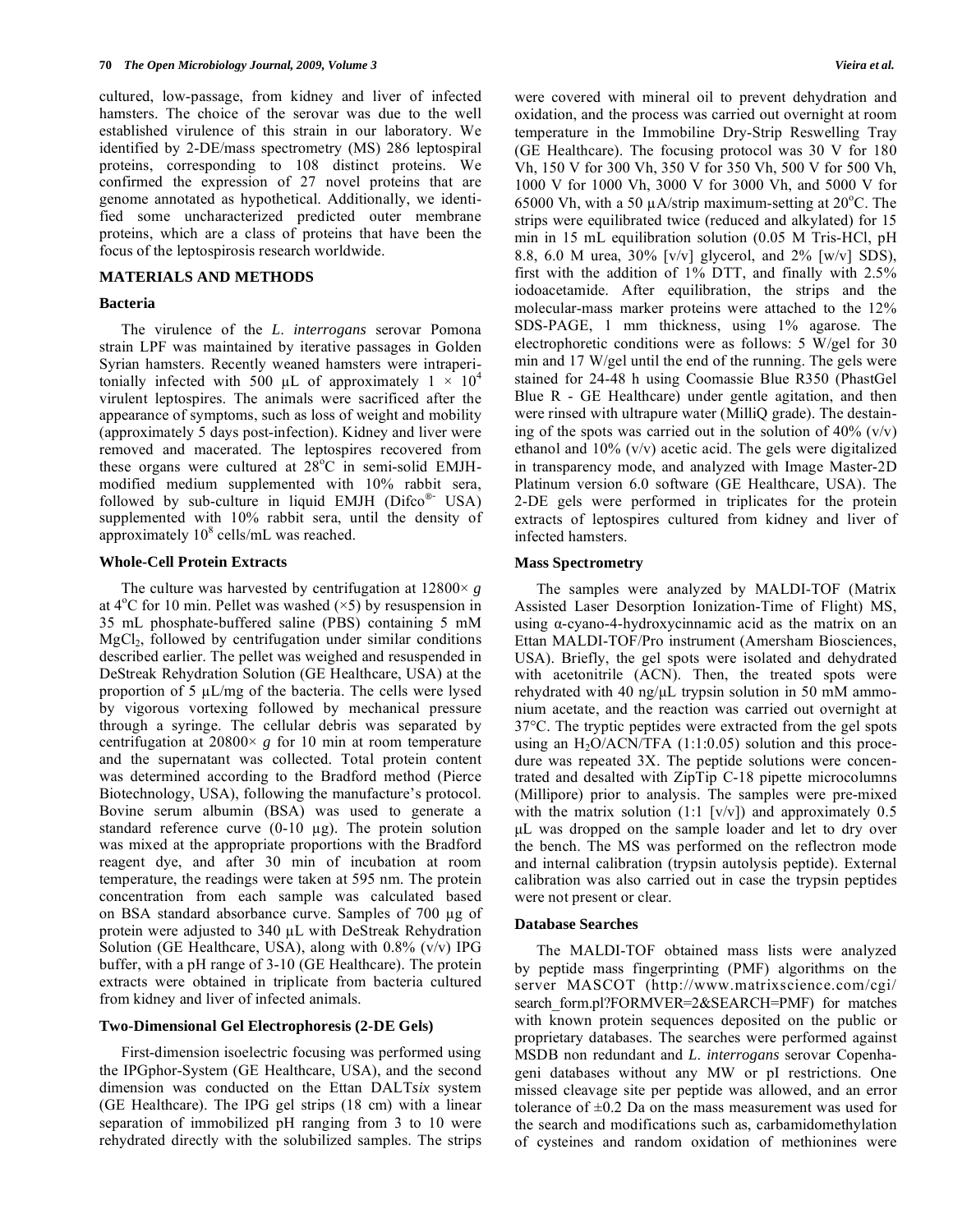taken into account. The positively identified protein matches were considered to be those that were statistically significant by the probability-based *MOUSE* scoring of the server MASCOT (score>42), which takes into account a value of *p*<0.05 for the random matches.

#### **Additional Bioinformatic Analyses**

 The indentified *L*. *interrogans* proteins were further analyzed by the bioinformatics tools. The web-based tool P-CLASSIFIER [21] that considers five primary localization sites of Gram-negative bacteria (cytoplasm, extracellular space, inner membrane, outer membrane, and periplasm) was used to predict the subcellular localization of the identified proteins (.http://protein.bii.a-star.edu.sg/localization/gramnegative/), taking into account the greatest probability. The LipoP server  $[22]$  (http://www.cbs.dtu.dk/services/LipoP/.) was used to predict the lipoproteins and discriminate between lipoprotein signal peptides (SpII), other signal peptides (SpI), and *n*-terminal membrane helices (TMH) that might be present in the proteins. This program is specific for Gram-negative bacteria and is based on the lipobox consensus sequence. For the purpose of analysis of functional category of the identified proteins, the genomic database of *L. interrogans* serovar Copenhageni (http://aeg. lbi.ic.unicamp.br/world/lic/.), (.http://cmr.jcvi.org/cgi-bin/ CMR/GenomePage.cgi?org=ntli03.) and the Entrez Gene of National Center for Biotechnology Information (NCBI)

 $(\text{http://www.ncbi.nlm.nih.gov/sites/entrez?db=gene})$  were used.

 All animal studies were approved by the Ethics Committee of the Faculdade de Medicina Veterinaria, Universidade de São Paulo, Sao Paulo, Brazil.

## **RESULTS**

#### **Two-Dimensional Gel Electrophoresis (2-DE Gels)**

 Protein extracts were fractioned by 2-DE gels, focalized in the pH range of 3-10 and molecular mass separated in 12% acrylamide gels. Representative Coomassie Blue R stained gels, from three independent experiments, of protein extracts of *Leptospira* cultured from kidney and liver are shown in Fig. (**1**), where some identified proteins are illustrated. The protein spots were observed to be mainly distributed between de pIs 5-7 and were almost absent in the basic or acid extreme regions of the strips (Fig. **1**). Our data are in agreement with the published studies that have shown leptospiral-protein focalization between pIs 4 and 7 [19], including proteins of whole *Leptospira* [2].

#### **Mass Spectrometry**

 All the isolated and visible major protein spots were excised from each gel and were separately processed for MS. After MALDI-TOF MS, the obtained PMF mass lists were searched and compared against the *L*. *interrogans* serovar



**Fig. (1). Representative 2-DE gels of** *L***.** *interrogans* **serovar Pomona protein samples.** Whole-cell protein extracts of virulent *Leptospira*  cultured from kidney (**A**) and liver (**B**) were separated by 2-DE, with pH 3-10 and molecular mass of 10-70 kDa. Protein spots were excised for identification by MALDI-TOF MS. Examples of known leptospiral proteins, including some characterized lipoproteins (\*\*) and some novel hypothetical proteins (\*) identified in this work are depicted.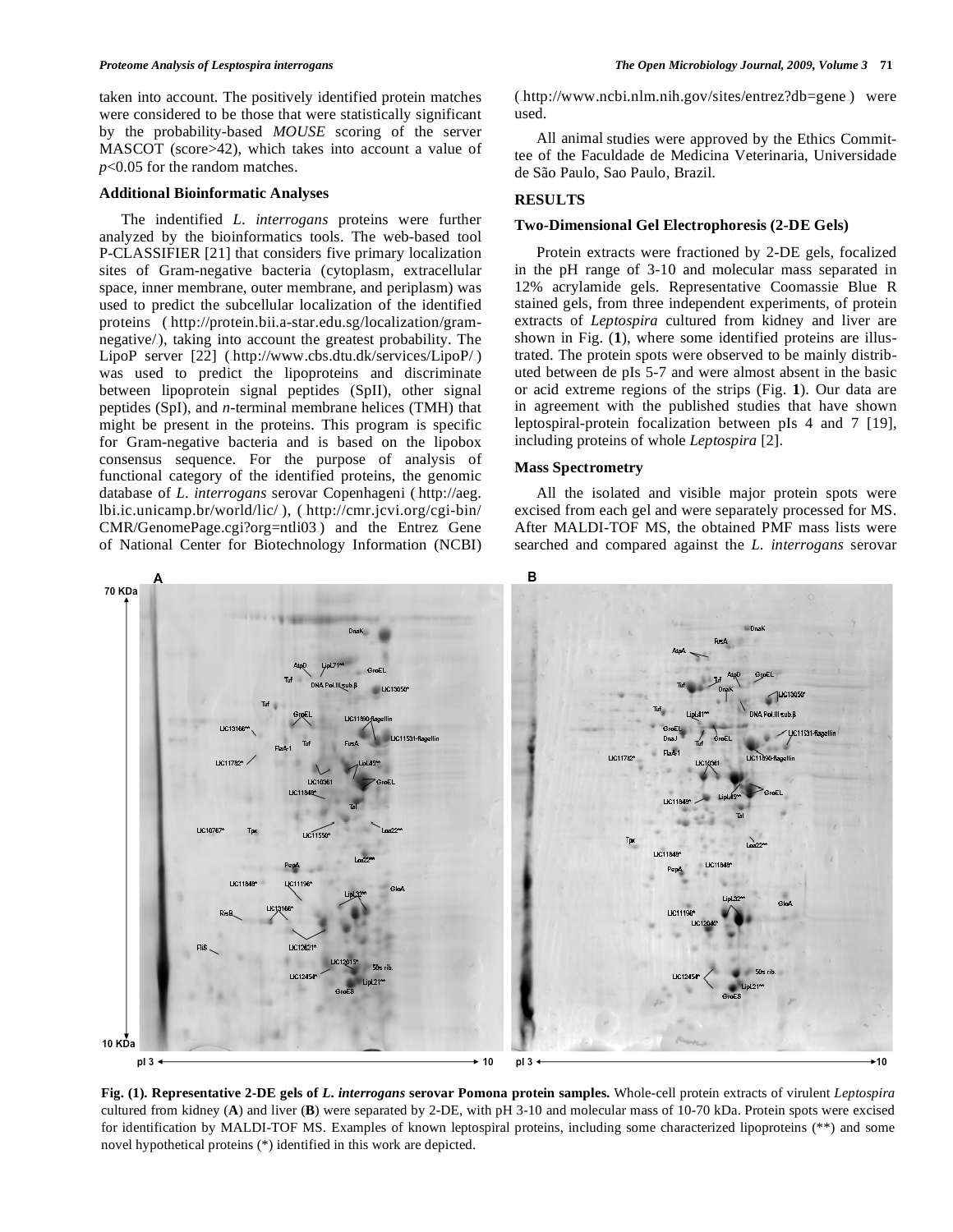Copenhageni genomic database for the identification of the respective leptospiral proteins, and the NCBI for the general protein match. From the 6 2-DE gels obtained, a total 895 spots were analyzed, resulting in positive identification of 286 spots (31.9 %) as leptospiral proteins. The 108 recognized proteins are representative of all functional categories used in genome annotation, and their respective percentages are depicted in Fig. (**2**). The proteins were assigned in: (a) biosynthesis of small molecules, (b) cellular processes, (c) central intermediary metabolism, (d) degradation, (e) DNA/RNA metabolism, (f) energy metabolism and carbon, (g) hypothetical, (h) membrane components, (i) other cell structure components, (j) pathogenicity, virulence, and adaptation, (k) protein metabolism, (l) regulatory functions, and (m) undefined category. The distribution in the functional categories of the 108 proteins identified in *L*. *interrogans* showed that the allocation of the proteins is similar to all categories, with the highest number of proteins being presented in the hypothetical category (Fig. **2**). This data is very important, because it validates the expression of these leptospiral proteins with unknown function. A complete list with general analysis of identified proteins of *L*. *interrogans* serovar Pomona cultured from kidney and liver of infected animals is presented in Table **1** (supporting information). Sequences of matched peptides of each identified protein are shown in Table **2**, supporting information.

#### **Bioinformatics Analysis**

 The identification of the surface proteins is an important theme of the current leptospiral research. Owing to their location, the leptospiral surface proteins are expected to be relevant in the host-cells interactions in the context of pathogenesis and their potential ability to promote heterologous immunity. Predicted membrane proteins, according to P-CLASSIFIER program, with or without signal peptidase I or II cleavage sites, as predicted by LipoP program, are compiled in Table **1** (supporting information). The analysis of the subcellular localization of the proteins, as predicted by P-CLASSIFIER [21] revealed that the identified proteins are allocated in all the bacterial cell compartments: cytoplasm (78), periplasm (8), inner membrane (4), outer membrane (14), and extracellular (3) (Table **1**, supporting information).

 The 108 identified proteins in *L*. *interrogans* serovar Pomona were also observed in *L*. *interrogans* serovars Lai and Copenhageni genomes [7, 8, 23], 99 of them were conserved in both the strains of *L. borgpetersenii* serovar Hardjo and 80 were present in *L*. *biflexa* serovar Patoc sequenced strains [9, 10]. Protein conservation among these later strains is depicted in Table **3** (supporting information) that shows (in gray) that 8 of the hypothetical proteins validated in this work are absent in the saprophytic nonpathogenic *L*. *biflexa*.

**Fig. (2). Functional classification of the proteins of** *L***.** *interrogans* **serovar Pomona.** Distribution of proteins identified by 2-DE/MALDI-TOF MS of virulent leptospires, cultured from kidney and liver of infected animals. Categorization was based on the genome annotation of *L*. *interrogans* serovar Copenhageni genome (http://aeg.lbi.ic.unicamp.br/world/lic/).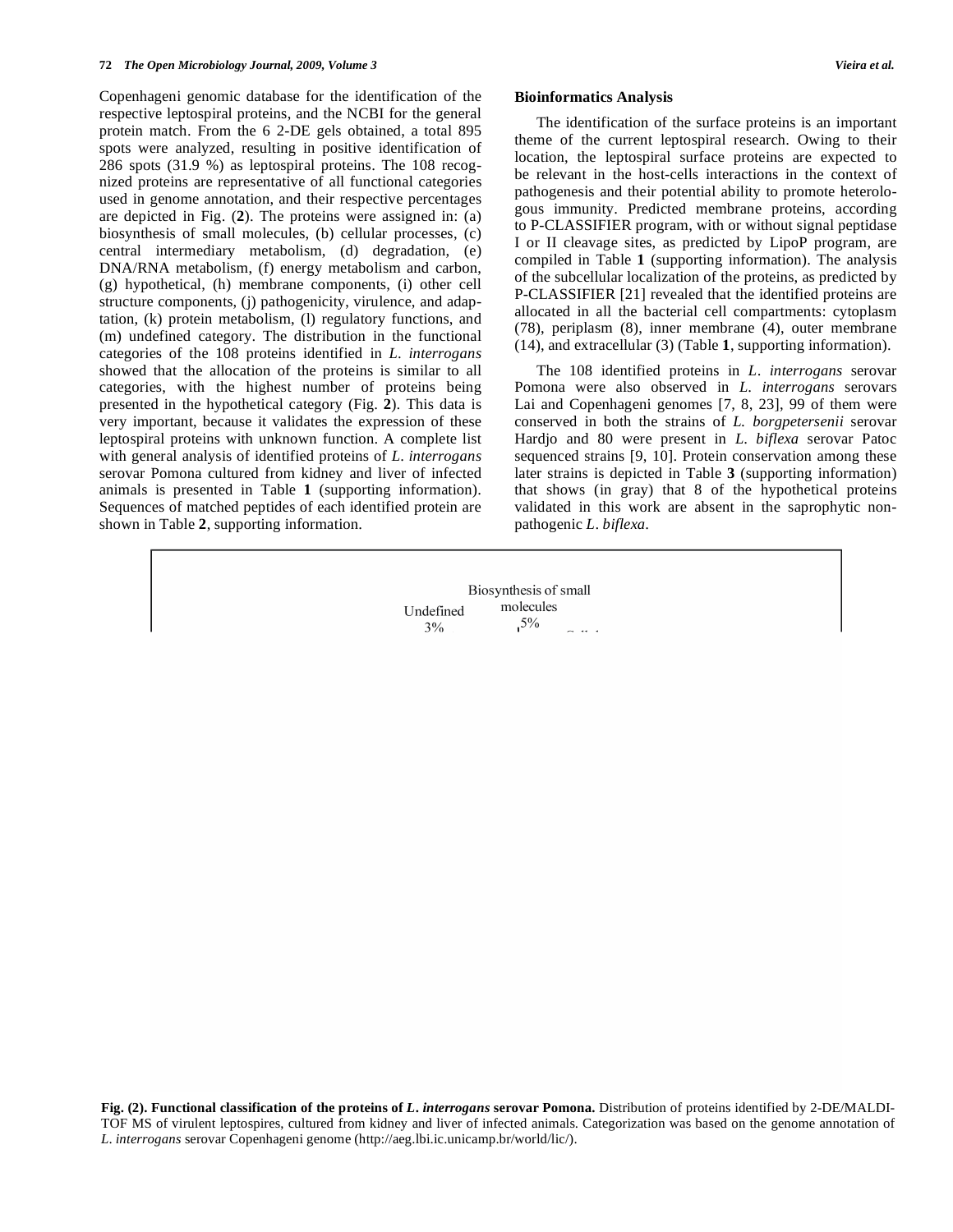# **DISCUSSION**

 It is well known that leptospires lose their ability to infect after a long period of cultivation. This may be owing to the differential expression of essential virulence factors that could be suppressed according to the environmental conditions [5]. Recently, proteins that are down-regulated during the culture-attenuation process and up-regulated in conditions that approximate the host environment have been identified [12, 13]. Our work aimed to evaluate the global picture of proteome expression of virulent, low passage *L*. *interrogans* serovar Pomona sub-cultured from the kidney and liver of infected animals. Under these conditions we succeeded to have high cellular density and therefore sufficient amount of proteins to perform the proteomic analysis. In addition, it is well documented that one subculture preserves the virulence of *Leptospira* [5, 12, 13, 24].

 A total 895 spots were analyzed, resulting in positive identification of 286 spots (31.9 %) as leptospiral proteins. The 286 spots identified by mass spectrometry corresponded to 108 different leptospiral proteins, some of them being present in multiple spots with pI and/ or molecular-mass variations. The multiplicity of the spots might be due to protein isoforms resulting from post-translational modifications or protein degradation during the 2-DE procedure, and have also been observed in other proteomic studies [14, 16, 19, 25]. The total number of proteins detected in this study by 2- DE gels coupled with MALDI-TOF MS is not high when compared with the total proteins predicted in the pathogenic strains by genome sequencing [7-9, 23]. This is probably due to the limitation of 2-DE such as, protein solubilization in aqueous media, the pH range for isoelectric focusing, the amount of protein expressed and the dynamic range of 2-DE electrophoretic separation allied to the limitation of MS method that does not always identify the proteins regardless of the noticeable amounts exhibited by protein staining. This is possibly a consequence of site-specific trypsin used in spot gel-derived for proteinase digestion [15]. Additional identification of leptospiral proteins may be improved by the use of other pH gradients for isoelectric focusing and by alternative proteinase cleavage conditions by the use of MS/MS compatible instruments.

 The previously described leptospiral membrane proteins identified using Triton X-114-extract OMPs [19], biotinylated-surface proteins [14], outer membrane vesicles [15], and in outer membrane proteome of *L*. *interrogans* serovar Copenhageni [16] were recognized in this study: OmpL1 (LIC10973) [26], LipL31 (LIC11456) [2], LipL32/Hap-1 (LIC11352) [27, 28], LipL41 (LIC12966) [29], LipL45 (LIC11643) [30], LipL21 (LIC10011) [31], LruA/LipL71 (LIC11003) [32], OmpA-like protein Loa22 (LIC10191) [33]. In addition to these proteins, our work also identified LipL46, a recently characterized lipoprotein (LIC11885) [34] and, most importantly, 5 novel hypothetical SpI- and SpIIcontaining proteins (Table **1**). However, the leptospiral immunoglobulin-like A (LigA) protein, detected in TX-114 extracted proteins [16] was not observed in our study. Additionally, the 24-kDa LfhA/ Lsa24/LenA [35-37] and Lsa21 proteins [13] were not identified. Separation of proteins by 2-DE is limited for large and highly hydrophobic proteins that are difficult to solubilize, and that might be the case of

the high molecular-mass LigA protein [11]. In spite of intense studies, majority of leptospiral membrane proteins and lipoproteins identified in the genome sequences [7-9, 23] were still assigned as hypothetical proteins of unknown function. The proteome expression of these proteins identified in virulent, low-passage *Leptospira* validates their existence within the bacteria, and allows some speculation of their possible role in the process of leptospiral pathogenesis. We have identified 34 hypothetical-annotated proteins, being 7 of them previously validated by Nally *et al*. [15] and Sakolvaree *et al*. [17] (see Table **1**, supporting information). The 27 novel proteins comprise 2 SpI-containing proteins, 3 predicted SpII lipoproteins and 2 proteins containing TMH domains, as predicted by the Lipo-P program [22]. Additionally, we have identified 7 proteins related to the flagella structure and the previously characterized chaperones GroES/Hsp10, DnaK (Hsp70), GroEL, Hsp15 [14, 38-40]. As mentioned earlier, some proteins appeared in more than one spot, such as the known chaperones, DnaK (LIC10524) and GroEL (LIC11335) that were identified in 2 and 5 spots, respectively. The elongation factor Tu (LIC12875) was identified 10 times in one gel and 5 times in the other. Furthermore, the membrane lipoproteins OmpA-like (LIC10191), LipL32 (LIC11352), LipL45 (LIC11643), and LipL41 (LIC12966), the flagellins LIC11531 and LIC11890, the ATP synthase subunits A and B (LIC11241 and LIC11243), and the hypothetical proteins LIC11848, LIC12621, LIC13050 and LIC13166 were also the proteins observed in the multiple spots over the gels. In the case of LipL32, distinct molecular mass forms and pI isoforms were shown to comprise approximately 31% of the gel-separated protein spots of Triton X-114-derived OMPs [19]. We have also validated the expression of 8 proteins assigned as hypothetical by genome annotation, that are absent in the saprophytic non-pathogenic *L. biflexa,* a data that may implicate them in leptospiral pathogenesis.

 In conclusion, we report for the first time the proteomic analysis of whole-cell, low-passage virulent strain, *L*. *interrogans* serovar Pomona sub-cultured from kidney and liver of infected hamsters. We have analyzed 895 spots and identified 286 of them as leptospiral proteins that corresponded to 108 different proteins - the highest number of proteins recognized by proteomics to date [15, 16, 18, 19]. These proteins are assigned in all functional categories and allocated in all bacterial cell compartments. We have validated the expression of 27 novel hypothetical leptospiral proteins, 5 of them containing SpI or SpII signal peptide cleavage sites and 8 that are absent in the non-pathogenic *L*. *biflexa*. We trust that, the global snapshot of proteome of *L*. *interrogans* expressed by virulent strain presented in this study would help to identify proteins of importance in pathogenesis, and hence, potential antigens for the development of vaccine against leptospirosis.

# **ACKNOWLEDGMENTS**

 This work was supported by FAPESP, CNPq, and Fundação Butantan, Brazil; M.L.V. holds an MSc fellowship from FAPESP (Brazil).

# **SUPPORTING INFORMATION**

Supporting information can be viewed at www.bentham.org/open/tomicroj